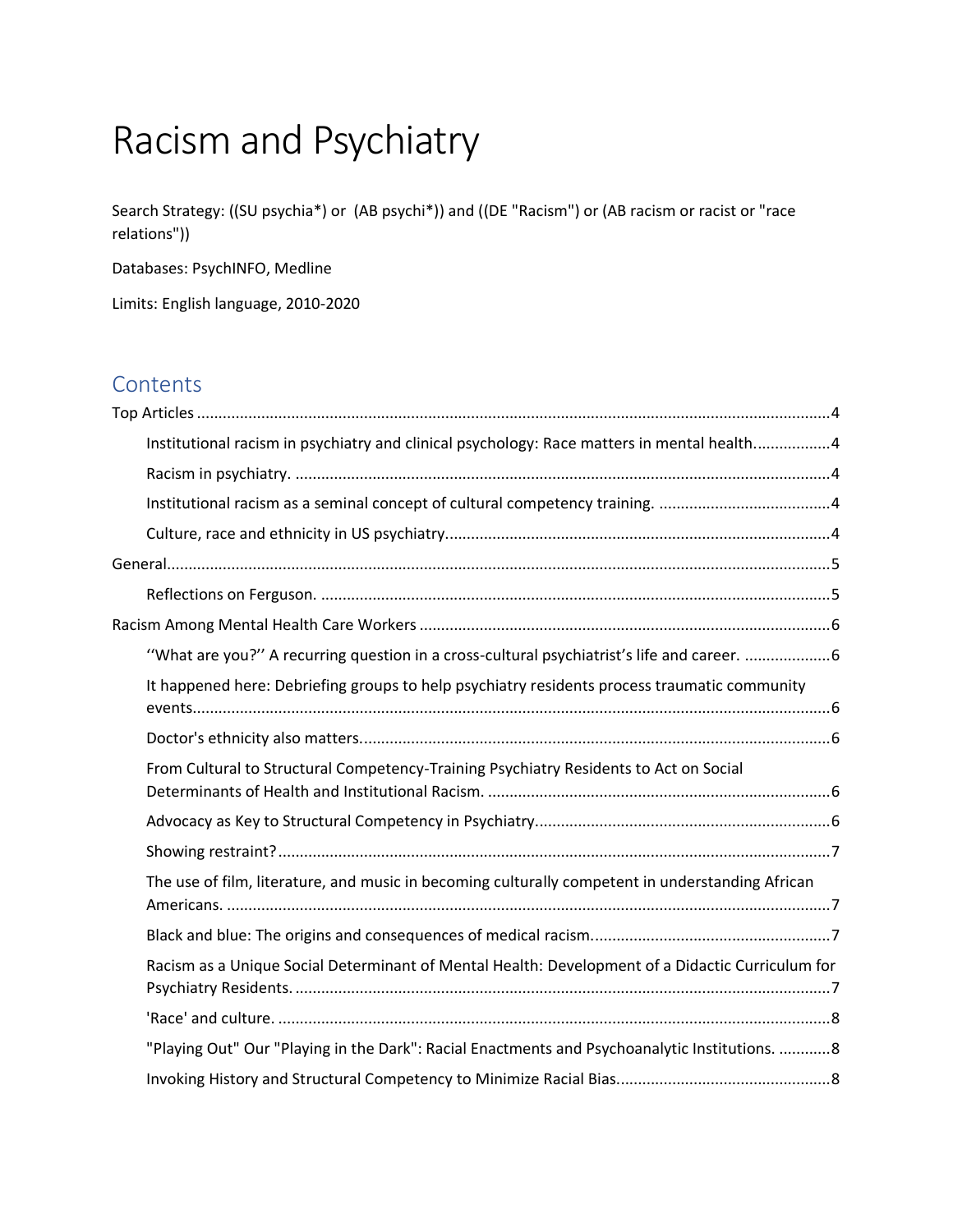| Pathologizing the Crisis: Psychiatry, Policing, and Racial Liberalism in the Long Community Mental                                                                                         |
|--------------------------------------------------------------------------------------------------------------------------------------------------------------------------------------------|
|                                                                                                                                                                                            |
|                                                                                                                                                                                            |
| A Dark Spot on a White Canvas: Thoughts on Being a Black Academic Psychiatrist. 9                                                                                                          |
| International medical graduates in psychiatry: Cultural issues in training and continuing                                                                                                  |
| Fanon and the new paraphilias: Towards a trans of color critique of the DSM-V.                                                                                                             |
| Race and gender in philosophy of psychiatry: Science, relativism, and phenomenology. 9                                                                                                     |
|                                                                                                                                                                                            |
| Ethnicity and detention: Are Black and minority ethnic (BME) groups disproportionately detained                                                                                            |
| Ethnicity and coercion among involuntarily detained psychiatric in-patients11                                                                                                              |
|                                                                                                                                                                                            |
| Discussing race, racism and mental health: Two mental health inquiries reconsidered11                                                                                                      |
|                                                                                                                                                                                            |
|                                                                                                                                                                                            |
| Race and culture issues in mental health and some thoughts on ethnic identity. 12                                                                                                          |
| The influence of mental illness and criminality self-stigmas and racial self-concept on outcomes in a                                                                                      |
| (W)righting women: Constructions of gender, sexuality and race in the psychiatric chart12                                                                                                  |
| Cultural background and barriers to mental health care for African American adults12                                                                                                       |
| America's First M'Naghten Defense and the Origin of the Black Rage Syndrome13                                                                                                              |
| Traumatic pasts and the historical imagination: Symptoms of loss, postcolonial suffering, and                                                                                              |
| Transdiagnostic factors and mediation of the relationship between perceived racial discrimination                                                                                          |
| Multiculturally Sensitive Mental Health Scale (MSMHS): development, factor analysis, reliability,                                                                                          |
|                                                                                                                                                                                            |
|                                                                                                                                                                                            |
| Intersectionality as an analytic framework for understanding the experiences of mental health                                                                                              |
| Profile of transcultural patients in a regional Child and Adolescent Mental Health Service in<br>Gippsland, Australia: The need for a multidimensional understanding of the complexities14 |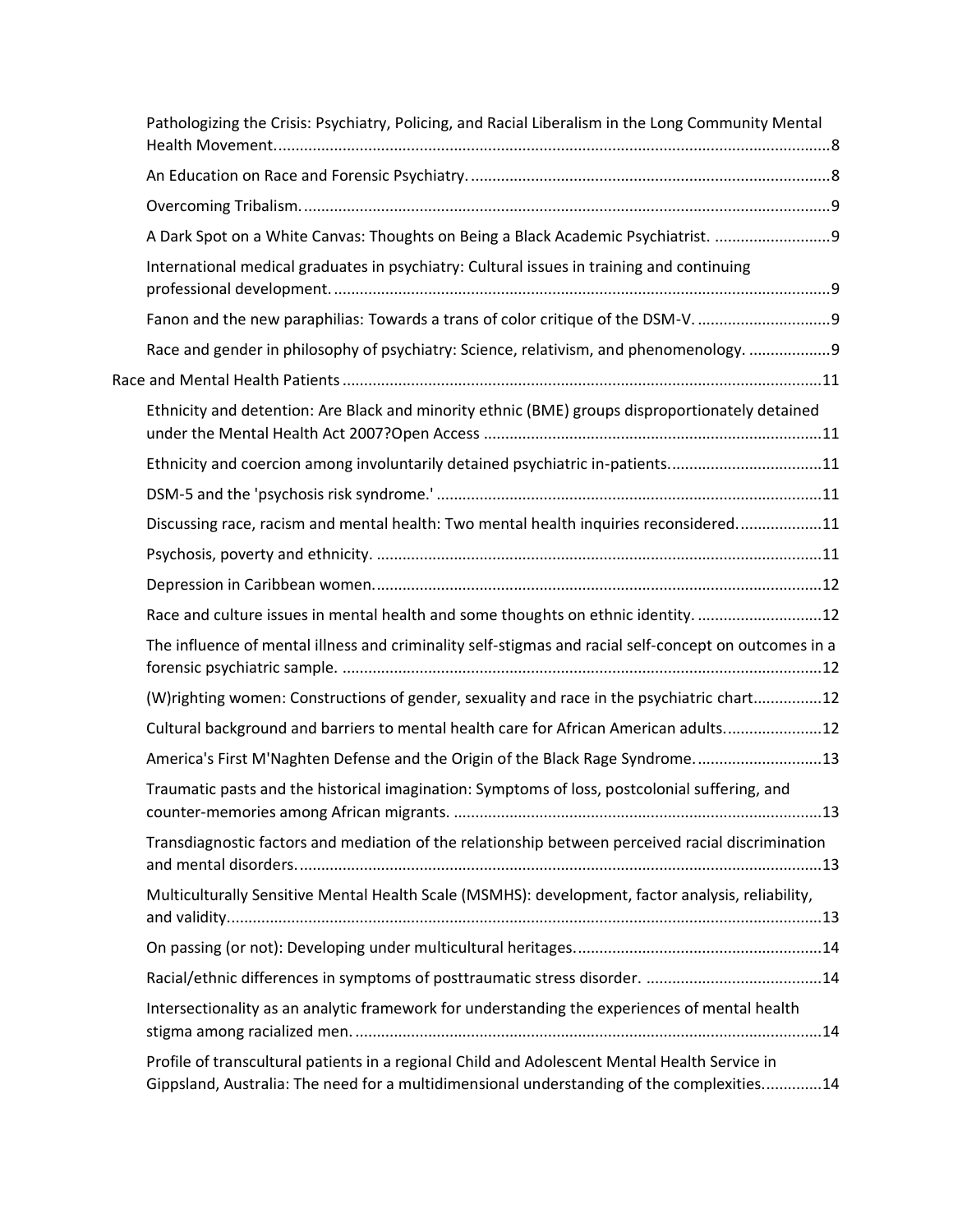| I am, you are, we  are  us! Discussion of 'Culturally imposed trauma: The sleeping dog has<br>awakened: Will psychoanalysis take heed?' by Dorothy Evans Holmes, Ph.D15 |  |  |
|-------------------------------------------------------------------------------------------------------------------------------------------------------------------------|--|--|
| Using the Transcultural Adlerian Conceptualization and Therapy (TACT) model to depict the                                                                               |  |  |
|                                                                                                                                                                         |  |  |
| Transactional analysis and the wider world: The politics and psychology of alienation. 15                                                                               |  |  |
| At the crossroads of anthropology and epidemiology: Current research in cultural psychiatry in the                                                                      |  |  |
|                                                                                                                                                                         |  |  |
| Review of Under the strain of color Harlem's Lafargue Clinic and the promise of an antiracist                                                                           |  |  |
| Review of Black and Blue: The origins and consequences of medical racism17                                                                                              |  |  |
| Review of The protest psychosis: How schizophrenia became a black disease17                                                                                             |  |  |
|                                                                                                                                                                         |  |  |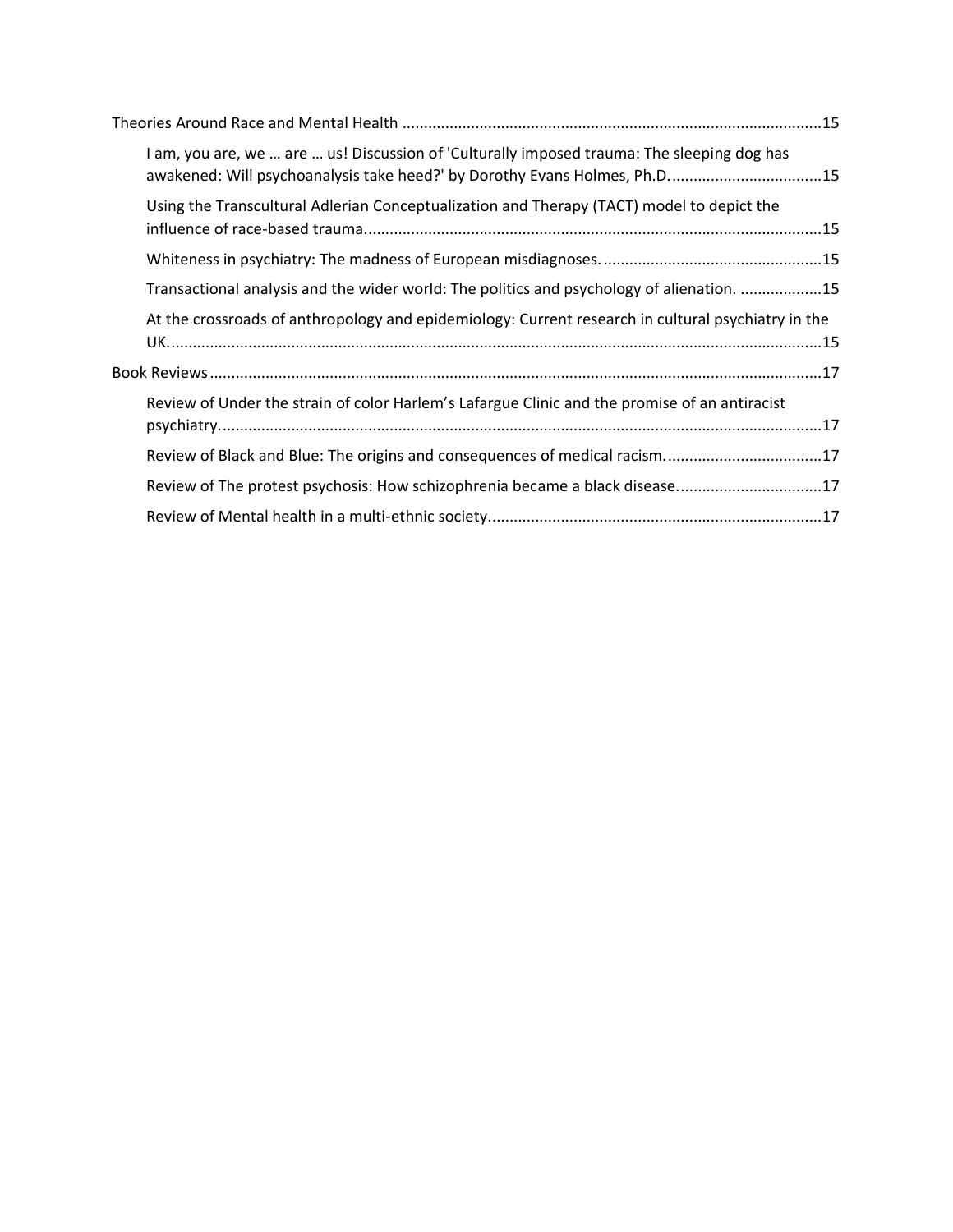# <span id="page-3-0"></span>Top Articles

<span id="page-3-1"></span>Institutional racism in psychiatry and clinical psychology: Race matters in mental health. Book

Fernando, Suman; Publisher: Palgrave Macmillan; 2017. xix, 209 pp. Subjects: Clinical Practice; Mental Health Services; Psychiatry; Racial and Ethnic Attitudes; Racism

### <span id="page-3-2"></span>Racism in psychiatry.

### Book

Fernando, Suman; In: Critical psychiatry and mental health: Exploring the work of Suman Fernando in clinical practice. Moodley, Roy (Ed); Ocampo, Martha (Ed); Publisher: Routledge/Taylor & Francis Group; 2014, pp. 22-32. [Chapter] Subjects: Culture (Anthropological); Psychiatry; Race (Anthropological); Racism; Social Processes

### <span id="page-3-3"></span>Institutional racism as a seminal concept of cultural competency training. Book

Guzder, Jaswant; In: Critical psychiatry and mental health: Exploring the work of Suman Fernando in clinical practice. Moodley, Roy (Ed); Ocampo, Martha (Ed); Publisher: Routledge/Taylor & Francis Group; 2014, pp. 111-122. [Chapter] Subjects: Cross Cultural Differences; Professional Competence; Psychiatric Training; Psychiatry; Racism

### <span id="page-3-4"></span>Culture, race and ethnicity in US psychiatry.

### Book

Bell, Carl C.; McBride, Dominica F.; In: Critical psychiatry and mental health: Exploring the work of Suman Fernando in clinical practice. Moodley, Roy (Ed); Ocampo, Martha (Ed); Publisher: Routledge/Taylor & Francis Group; 2014, pp. 182-192. [Chapter] Subjects: History; Mental Health; Psychiatry; Racism; Sociocultural Factors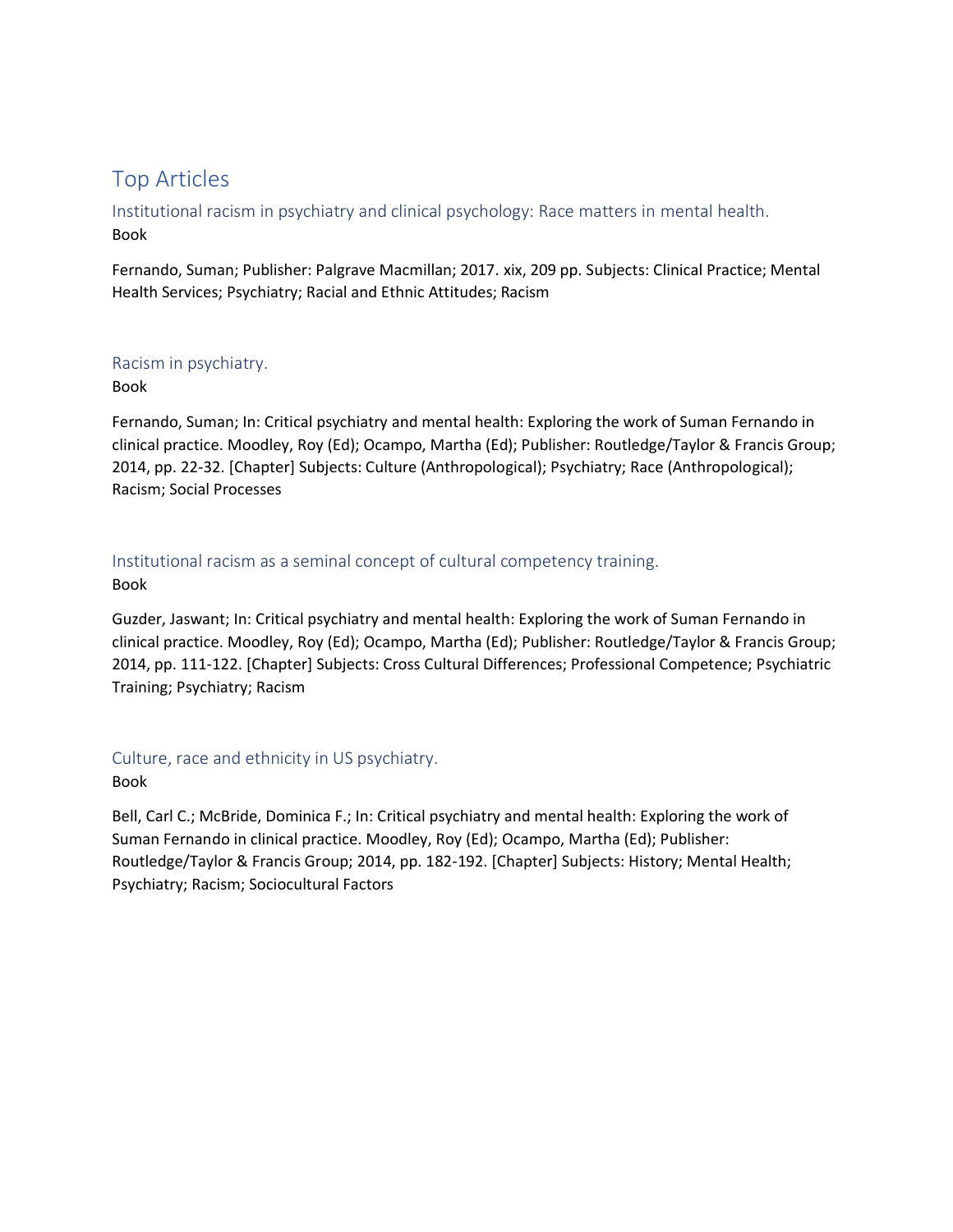# <span id="page-4-0"></span>General

### <span id="page-4-1"></span>Reflections on Ferguson.

### Academic Journal

Reid, Racquel; The American Journal of Psychiatry, Vol 172(5), May 1, 2015 pp. 423-424. Publisher: American Psychiatric Assn; [Journal Article] Subjects: Blacks; Police Personnel; Psychiatric Training; Racism; Social Media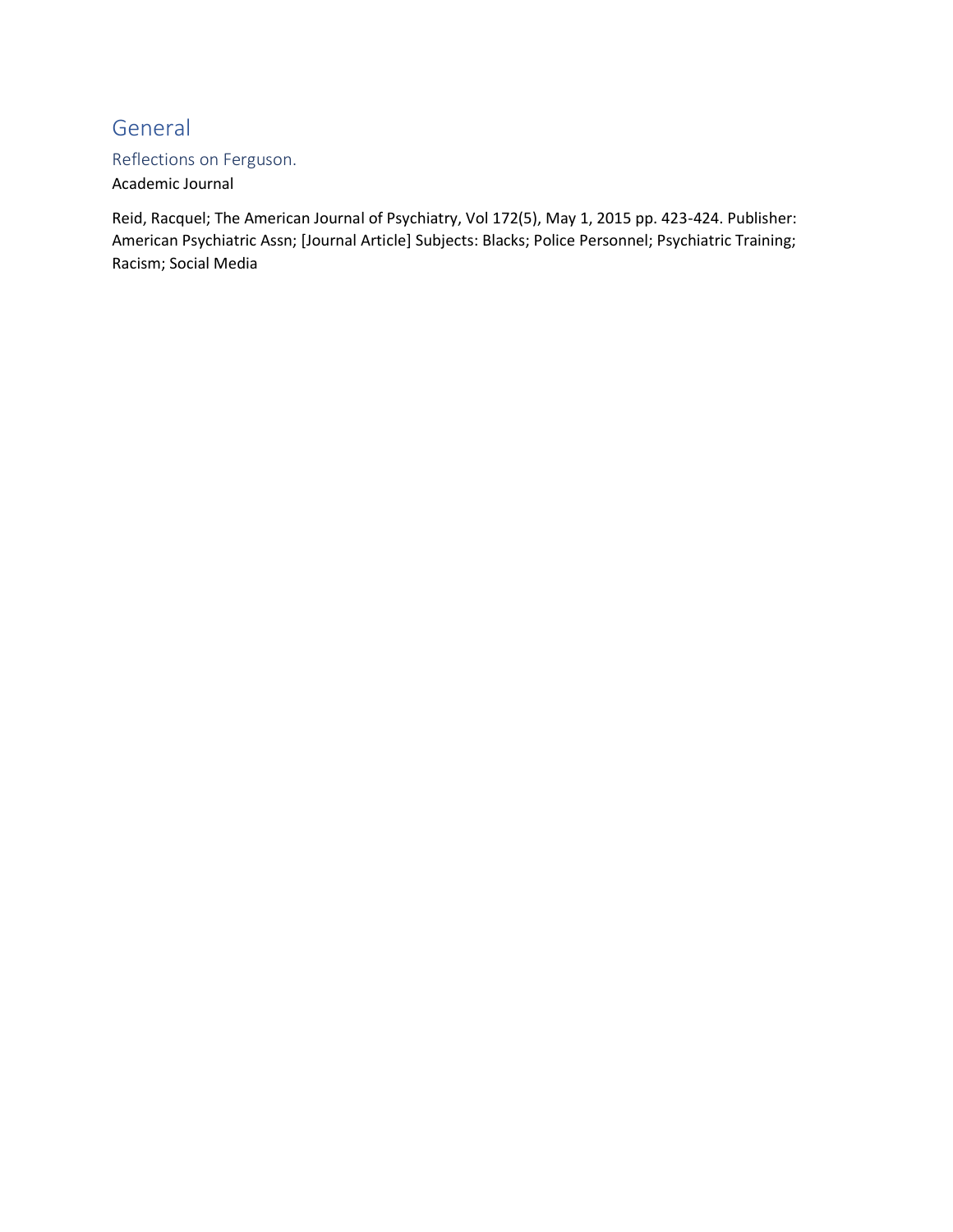# <span id="page-5-0"></span>Racism Among Mental Health Care Workers

<span id="page-5-1"></span>''What are you?'' A recurring question in a cross-cultural psychiatrist's life and career. Academic Journal

Hsiao-Rei Hicks, Madelyn; Transcultural Psychiatry, Vol 48(1-2), Apr, 2011 pp. 37-52. Publisher: Sage Publications; [Journal Article] Subjects: Occupations; Psychiatrists; Transcultural Psychiatry; Adulthood (18 yrs & older); Female

<span id="page-5-2"></span>It happened here: Debriefing groups to help psychiatry residents process traumatic community events.

Academic Journal

Mathews, Eva; Ampiah, Shanique; Dodd, Deonna; Academic Psychiatry, Vol 43(1), Feb 15, 2019 pp. 140- 141. Publisher: Springer; [Letter]

Subjects: Emotions; Medical Residency; Trauma; Adulthood (18 yrs & older)

### <span id="page-5-3"></span>Doctor's ethnicity also matters.

Academic Journal

Solari, Chiara A.; El-Khoury, Joseph; The Psychiatrist, Vol 34(2), Feb, 2010 pp. 72. Publisher: Royal College of Psychiatrists; [Letter]

Subjects: Ethnic Identity; Physicians; Racism; Adulthood (18 yrs & older)

<span id="page-5-4"></span>From Cultural to Structural Competency-Training Psychiatry Residents to Act on Social Determinants of Health and Institutional Racism.

Academic Journal

(English) By: Hansen H; Braslow J; Rohrbaugh RM, JAMA psychiatry [JAMA Psychiatry], ISSN: 2168-6238, 2018 Feb 01; Vol. 75 (2), pp. 117-118; Publisher: American Medical Association; PMID: 29261827

Subjects: United States; Clinical Competence; Cultural Competency education; Internship and Residency; Mental Disorders therapy; Psychiatry education; Racism; Social Determinants of Health

### <span id="page-5-5"></span>Advocacy as Key to Structural Competency in Psychiatry.

Academic Journal

(English) By: Kirmayer LJ; Kronick R; Rousseau C, JAMA psychiatry [JAMA Psychiatry], ISSN: 2168-6238, 2018 Feb 01; Vol. 75 (2), pp. 119-120; Publisher: American Medical Association; PMID: 29261839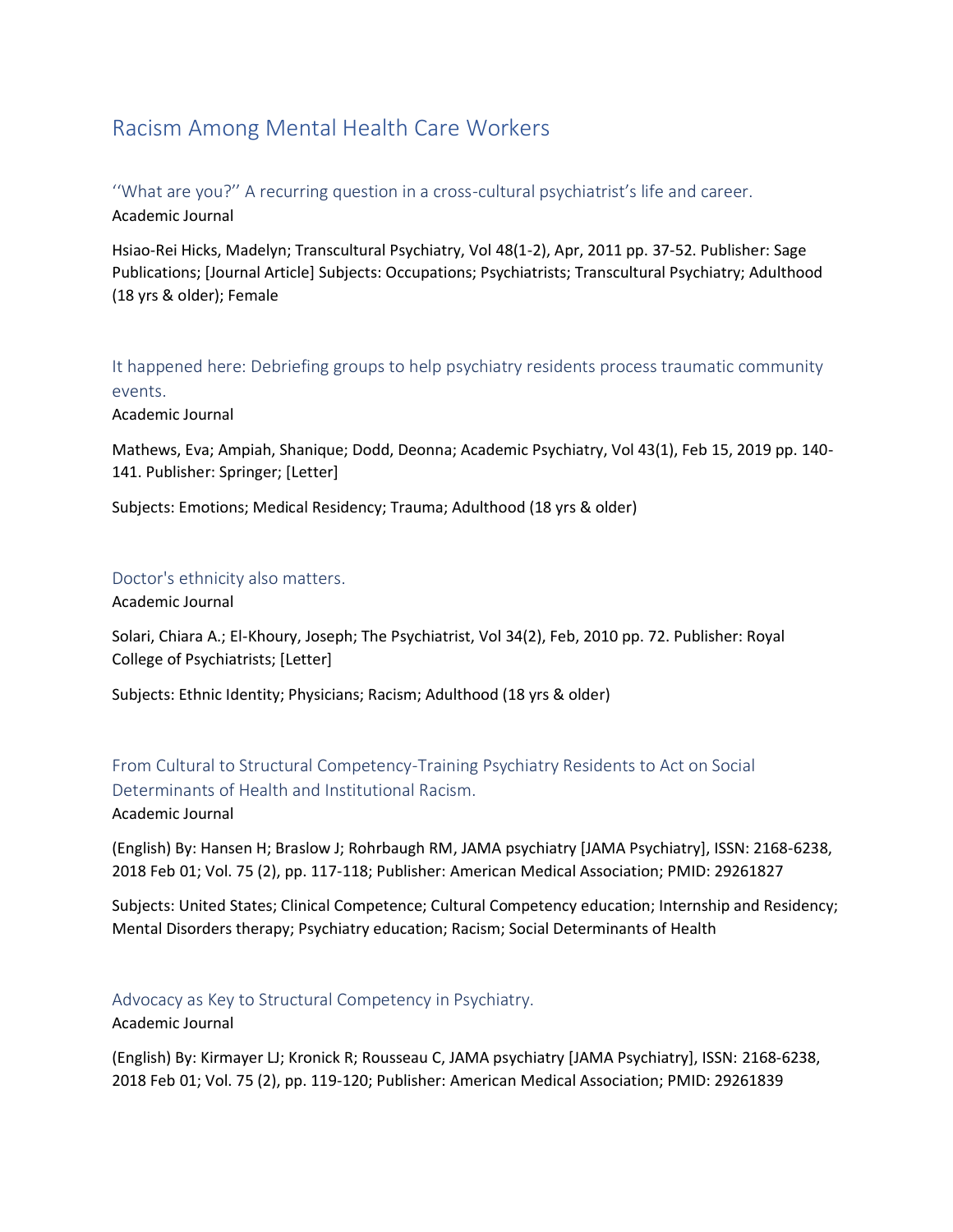Subjects: Clinical Competence; Health Status Disparities; Mental Disorders therapy; Psychiatry education; Social Determinants of Health; Socioeconomic Factors; Adult: 19-44 years; Child: 6-12 years; All Child: 0-18 years; All Adult: 19+ years

#### <span id="page-6-0"></span>Showing restraint?

#### Academic Journal

(English) By: MacAttram M, Mental health today (Brighton, England) [Ment Health Today], ISSN: 1474- 5186, 2013 Jan-Feb, pp. 10-1; Publisher: Pavilion; PMID: 23495588

Subjects: African Continental Ancestry Group psychology; Commitment of Mentally Ill legislation & jurisprudence; Mental Health Services legislation & jurisprudence; Patient Advocacy legislation & jurisprudence; Police legislation & jurisprudence; Prisoners legislation & jurisprudence; Racism; Restraint, Physical adverse effects; Restraint, Physical legislation & jurisprudence; Schizophrenia mortality; Schizophrenia nursing; Schizophrenic Psychology; Adult: 19-44 years; All Adult: 19+ years; Male

<span id="page-6-1"></span>The use of film, literature, and music in becoming culturally competent in understanding African Americans.

### Book

Martin, Ardis C.; In: Child and adolescent psychiatry and the media. Beresin, Eugene V. (Ed); Olson, Cheryl K. (Ed); Publisher: Elsevier; 2019, pp. 109-116. [Chapter] Subjects: Blacks; Cultural Sensitivity; Films; Literature; Music

### <span id="page-6-2"></span>Black and blue: The origins and consequences of medical racism.

### Book

Hoberman, John; Publisher: University of California Press; 2012. x, 293 pp. Subjects: Medical Diagnosis; Medical Treatment (General); Patients; Physicians; Racism; Childhood (birth-12 yrs); Adolescence (13-17 yrs); Adulthood (18 yrs & older)

# <span id="page-6-3"></span>Racism as a Unique Social Determinant of Mental Health: Development of a Didactic Curriculum for Psychiatry Residents.

### Academic Journal

(English) By: Medlock M; Weissman A; Wong SS; Carlo A; Zeng M; Borba C; Curry M; Shtasel D, MedEdPORTAL : the journal of teaching and learning resources [MedEdPORTAL], ISSN: 2374-8265, 2017; Vol. 13; Publisher: Association of American Medical Colleges; PMID: 29387786;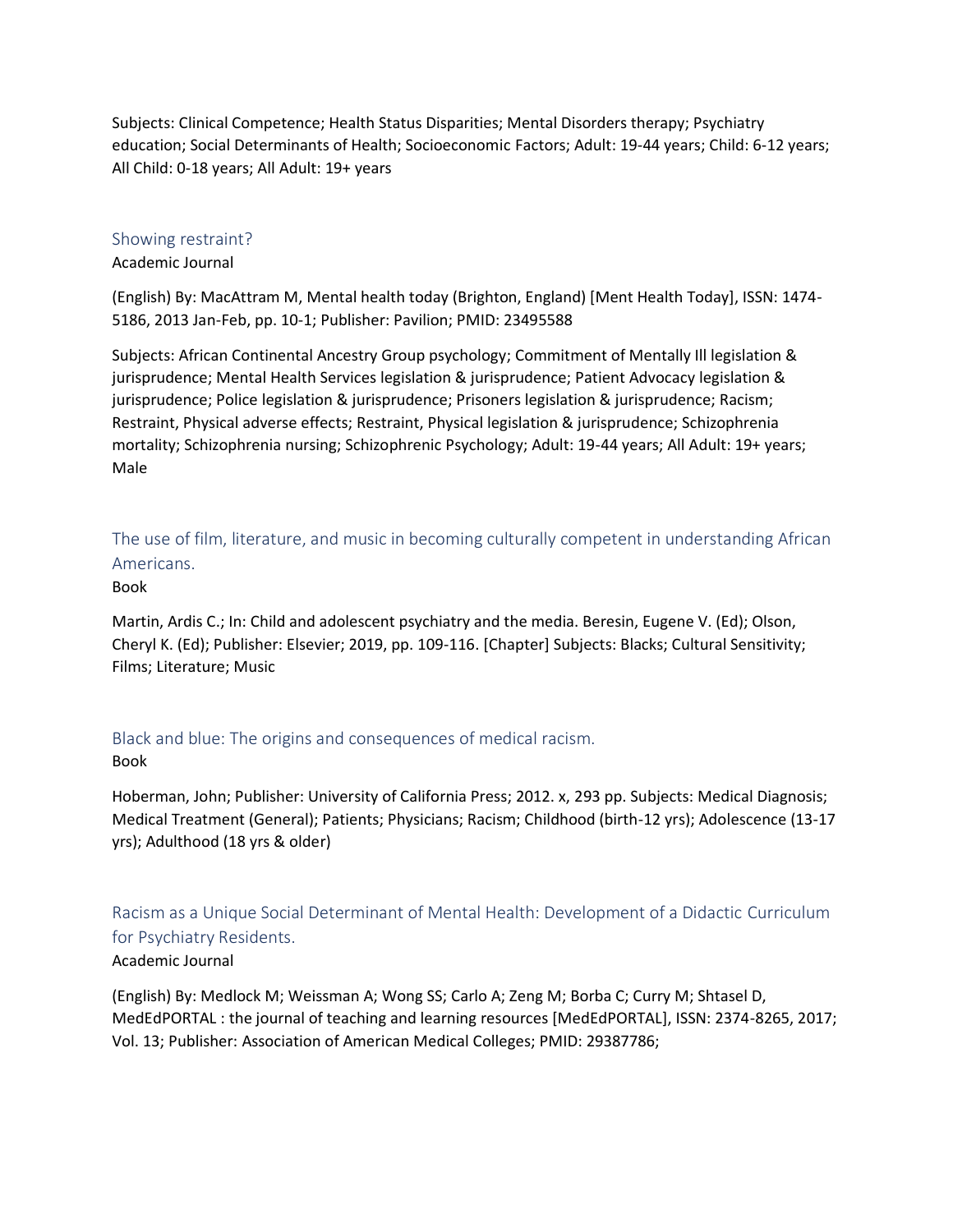### <span id="page-7-0"></span>'Race' and culture.

Book

Fernando, Suman; In: Mental health ethics: The human context. Barker, Phil (Ed); Publisher: Routledge/Taylor & Francis Group; 2011, pp. 250-259. [Chapter]

<span id="page-7-1"></span>"Playing Out" Our "Playing in the Dark": Racial Enactments and Psychoanalytic Institutions. Academic Journal

(English) By: Stephens M, Journal of the American Psychoanalytic Association [J Am Psychoanal Assoc], ISSN: 1941-2460, 2018 Oct; Vol. 66 (5), pp. 941-950; Publisher: International Universities Press; PMID: 30384786

Subjects: Psychoanalysis; Psychoanalytic Therapy; Racism

# <span id="page-7-2"></span>Invoking History and Structural Competency to Minimize Racial Bias.

Editorial & Opinion

(English) By: Shadravan SM; Bath E, The journal of the American Academy of Psychiatry and the Law [J Am Acad Psychiatry Law], ISSN: 1943-3662, 2019 Mar; Vol. 47 (1), pp. 2-6; Publisher: American Academy Of Psychiatry And The Law; PMID: 30852558

Subjects: United States; African Continental Ancestry Group; Forensic Psychiatry; Racism history

# <span id="page-7-3"></span>Pathologizing the Crisis: Psychiatry, Policing, and Racial Liberalism in the Long Community Mental Health Movement.

### Academic Journal

(English) By: Ramos NJ, Journal of the history of medicine and allied sciences [J Hist Med Allied Sci], ISSN: 1468-4373, 2019 Jan 01; Vol. 74 (1), pp. 57-84; Publisher: Oxford University Press; PMID: 30576559;

Subjects: United States; African Americans history; Civil Rights history; Health Policy history; Mental Health Services history; Psychiatry history; Racism history; Adult: 19-44 years; Aged: 65+ years; Aged, 80 and over; Middle Aged: 45-64 years; All Adult: 19+ years; Female; Male

### <span id="page-7-4"></span>An Education on Race and Forensic Psychiatry.

### Academic Journal

(English) By: Kapoor R, The journal of the American Academy of Psychiatry and the Law [J Am Acad Psychiatry Law], ISSN: 1943-3662, 2018 Dec; Vol. 46 (4), pp. 498-500; Publisher: American Academy Of Psychiatry And The Law; PMID: 30593479

Subjects: Continental Population Groups; Faculty; Forensic Psychiatry; Racism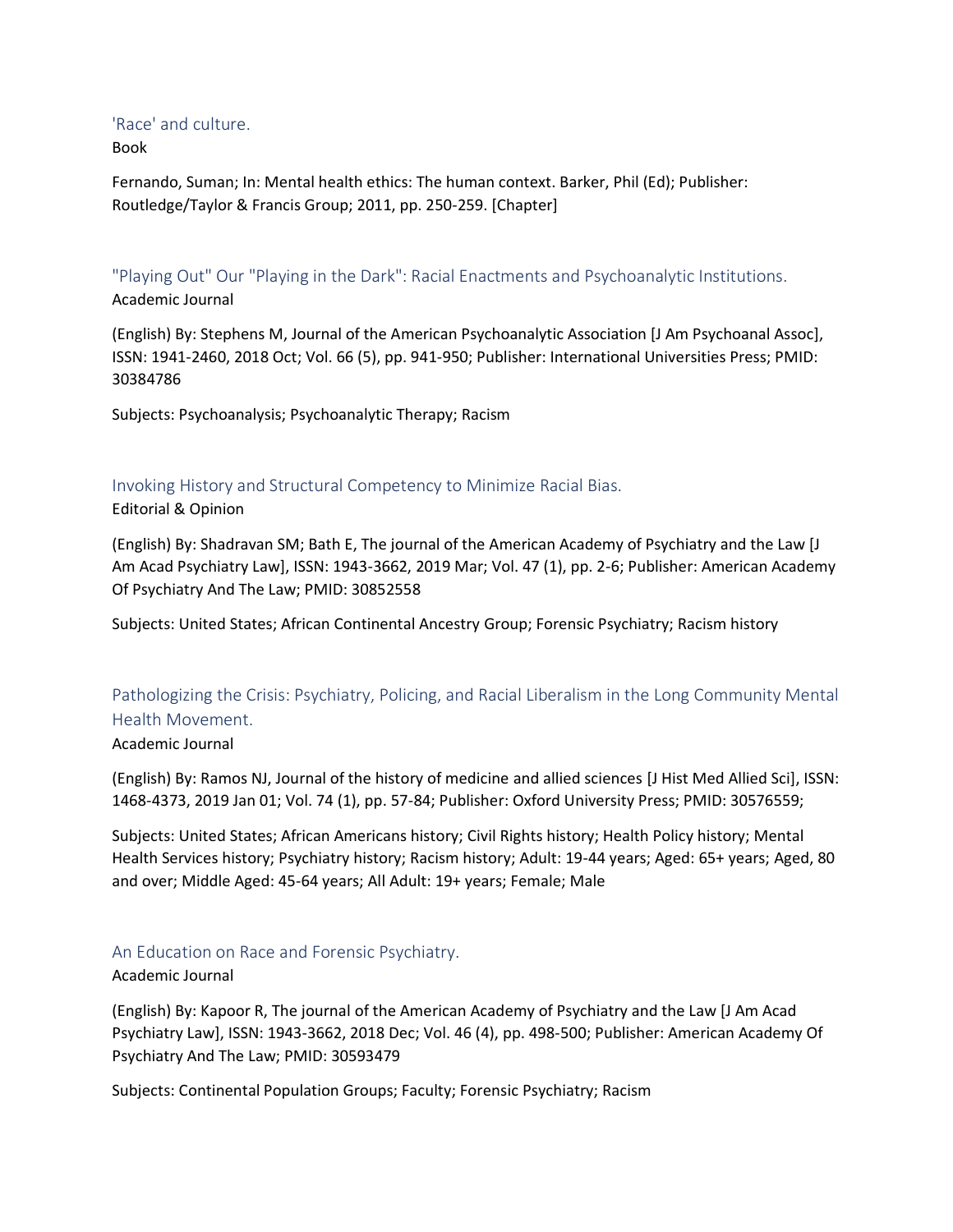### <span id="page-8-0"></span>Overcoming Tribalism.

#### Academic Journal

(English) By: Friedman RA, Psychiatric services (Washington, D.C.) [Psychiatr Serv], ISSN: 1557-9700, 2018 Sep 01; Vol. 69 (9), pp. 946-947; Publisher: American Psychiatric Association; PMID: 30045662

Subjects: Neurosciences; Politics; Psychiatry; Racism psychology

<span id="page-8-1"></span>A Dark Spot on a White Canvas: Thoughts on Being a Black Academic Psychiatrist.

### Academic Journal

(English) By: Thomas LA, Academic psychiatry : the journal of the American Association of Directors of Psychiatric Residency Training and the Association for Academic Psychiatry [Acad Psychiatry], ISSN: 1545-7230, 2019 Aug; Vol. 43 (4), pp. 455-456; Publisher: Springer; PMID: 30701429

Subjects: African Continental Ancestry Group psychology; Cultural Diversity; Psychiatry; Racism psychology; Female

# <span id="page-8-2"></span>International medical graduates in psychiatry: Cultural issues in training and continuing professional development.

Academic Journal

Kirmayer, Laurence J.; Sockalingam, Sanjeev; Fung, Kenneth Po-Lun; Fleisher, William P.; Adeponle, Ademola; Bhat, Venkat; Munshi, Alpna; Ganesan, Soma; The Canadian Journal of Psychiatry / La Revue canadienne de psychiatrie, Vol 63(4), Apr, 2018 pp. 258-280. Publisher: Sage Publications; [Journal Article] Subjects: Cross Cultural Differences; Medical Education; Medical Personnel; Adulthood (18 yrs & older)

### <span id="page-8-3"></span>Fanon and the new paraphilias: Towards a trans of color critique of the DSM-V. Academic Journal

Hsu, Stephanie; Journal of Medical Humanities, Vol 40(1), Mar 15, 2019 pp. 53-68. Publisher: Springer; [Journal Article] Subjects: Diagnostic and Statistical Manual; Paraphilias; Racism; Transgender (Attitudes Toward); Gender Dysphoria; Male; Female

# <span id="page-8-4"></span>Race and gender in philosophy of psychiatry: Science, relativism, and phenomenology. Book

Nissim-Sabat, Marilyn; In: The Oxford handbook of philosophy and psychiatry. Fulford, K. W. M. (Ed); Davies, Martin (Ed); Gipps, Richard G. T. (Ed); Graham, George (Ed); Sadler, John Z. (Ed); Stanghellini,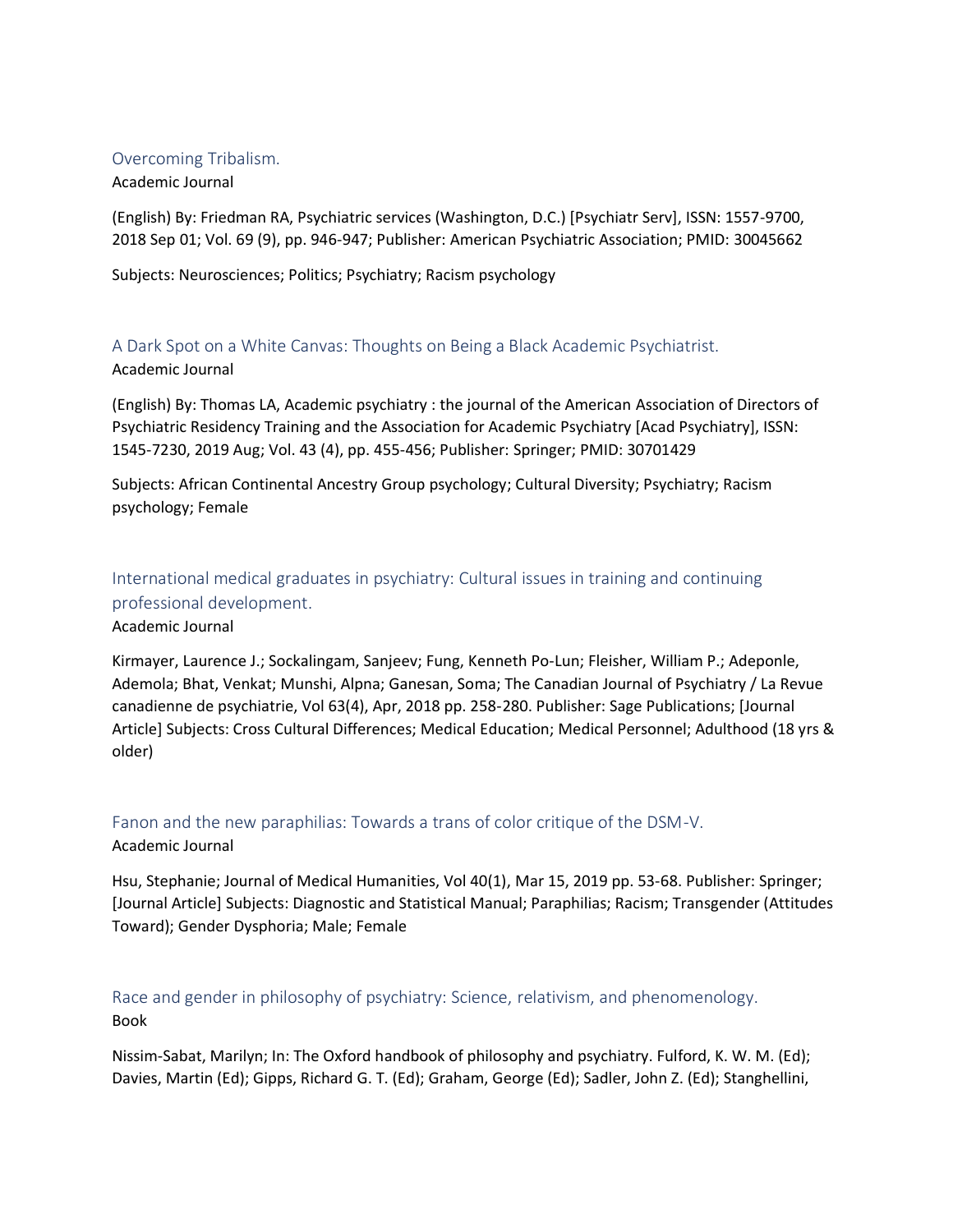Giovanni (Ed); Thornton, Tim (Ed); Publisher: Oxford University Press; 2013, pp. 139-158. [Chapter] Subjects: Psychiatry; Racism; Relativism; Sexism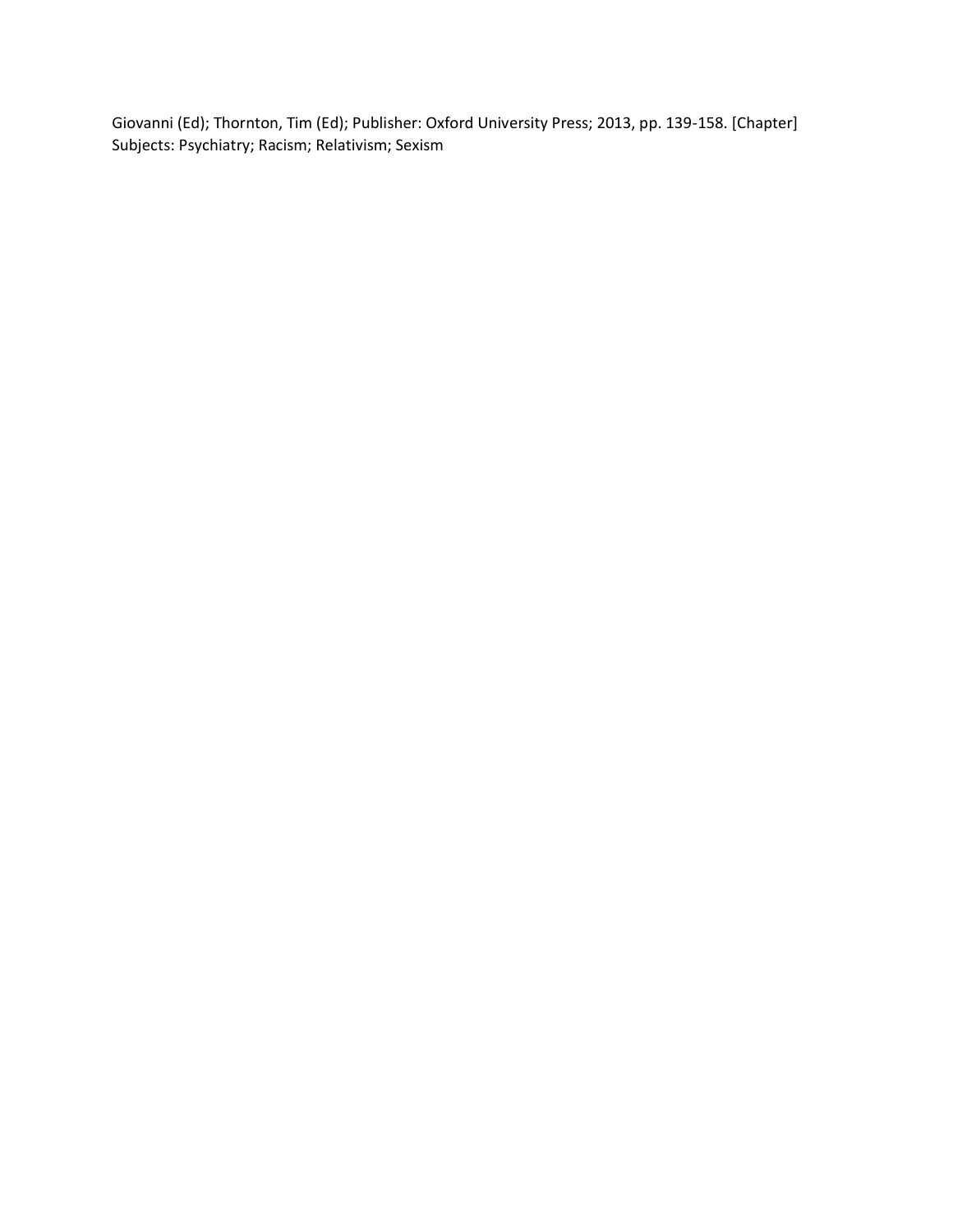# <span id="page-10-0"></span>Race and Mental Health Patients

### <span id="page-10-1"></span>Ethnicity and detention: Are Black and minority ethnic (BME) groups disproportionately detained under the Mental Health Act 2007?Open Access Academic Journal

Gajwani, Ruchika; Parsons, Helen; Birchwood, Max; Singh, Swaran P.; Social Psychiatry and Psychiatric Epidemiology: The International Journal for Research in Social and Genetic Epidemiology and Mental Health Services, Vol 51(5), May, 2016 pp. 703-711. Publisher: Springer; [Journal Article] Subjects: Involuntary Treatment; Laws; Psychiatric Hospitalization; Racial and Ethnic Differences; Adulthood (18 yrs & older); Male; Female

### <span id="page-10-2"></span>Ethnicity and coercion among involuntarily detained psychiatric in-patients. Academic Journal

Bennewith, Olive; Amos, Tim; Lewis, Glyn; Katsakou, Christina; Wykes, Til; Morriss, Richard; Priebe, Stefan; The British Journal of Psychiatry, Vol 196(1), Jan, 2010 pp. 75-76. Publisher: Royal College of Psychiatrists; [Journal Article] Subjects: Coercion; Involuntary Treatment; Psychiatric Hospitalization; Race and Ethnic Discrimination; Racial and Ethnic Groups; Adulthood (18 yrs & older); Young Adulthood (18-29 yrs); Thirties (30-39 yrs); Middle Age (40-64 yrs); Aged (65 yrs & older); Male

### <span id="page-10-3"></span>DSM-5 and the 'psychosis risk syndrome.'

### Academic Journal

Fernando, Suman; Psychosis: Psychological, Social and Integrative Approaches, Vol 2(3), Oct, 2010 pp. 196-198. Publisher: Taylor & Francis; [Journal Article] Subjects: Diagnostic and Statistical Manual; Psychosis; Risk Factors; Schizophrenia

# <span id="page-10-4"></span>Discussing race, racism and mental health: Two mental health inquiries reconsidered.

#### Academic Journal

Cummins, Ian; International Journal of Human Rights in Healthcare, Vol 8(3), 2015 pp. 160-172. Publisher: Emerald Group Publishing Limited; [Journal Article] Subjects: Criminal Justice; Mental Health; Racism

### <span id="page-10-5"></span>Psychosis, poverty and ethnicity.

Book

Read, John; Johnstone, Lucy; Taitimu, Melissa; In: Models of madness: Psychological, social and biological approaches to psychosis., 2nd ed. Read, John (Ed); Dillon, Jacqui (Ed); Publisher: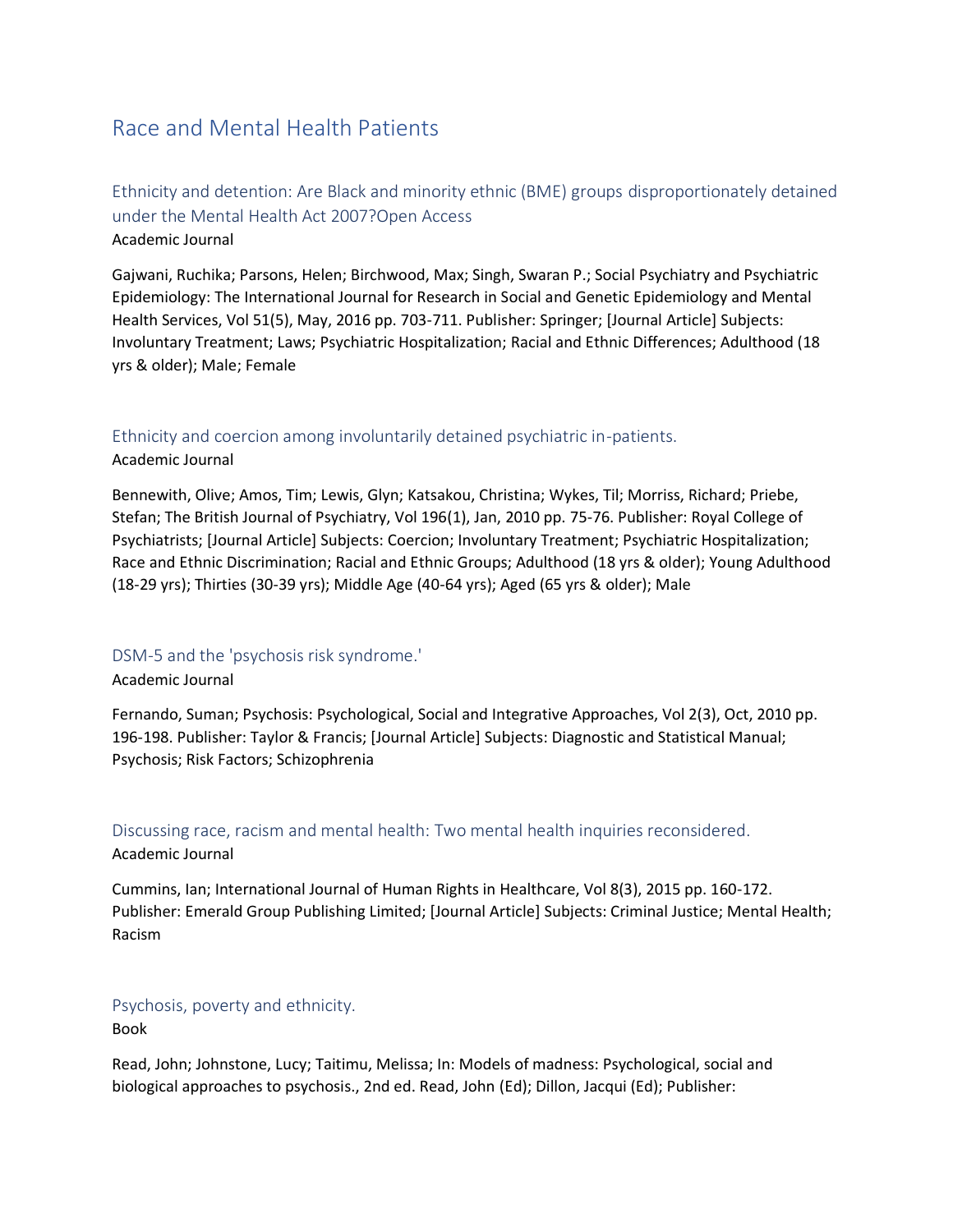Routledge/Taylor & Francis Group; 2013, pp. 191-209. [Chapter] Subjects: Distress; Ethnic Identity; Poverty; Psychosis; Social Discrimination; Male; Female

### <span id="page-11-0"></span>Depression in Caribbean women.

Book

Ali, Alisha; McFarlane, Emily; In: Women and mental disorders., Vols. 1-4. Lundberg-Love, Paula K. (Ed); Nadal, Kevin L. (Ed); Paludi, Michele A. (Ed); Publisher: Praeger/ABC-CLIO; 2012, pp. 147-161. [Chapter] Subjects: Human Females; Immigration; Major Depression; Mental Health; Adulthood (18 yrs & older); Female

## <span id="page-11-1"></span>Race and culture issues in mental health and some thoughts on ethnic identity. Academic Journal

Fernando, Suman; Counselling Psychology Quarterly, Vol 25(2), Jun, 2012 pp. 113-123. Publisher: Taylor & Francis; [Journal Article] Subjects: Ethnic Identity; Mental Health Services; Multiculturalism

<span id="page-11-2"></span>The influence of mental illness and criminality self-stigmas and racial self-concept on outcomes in a forensic psychiatric sample.

Academic Journal

West, Michelle L.; Vayshenker, Beth; Rotter, Merrill; Yanos, Philip T.; Psychiatric Rehabilitation Journal, Vol 38(2), Jun, 2015 Special Issue: Self-Stigma and Mental Illness. pp. 150-157. Publisher: Educational Publishing Foundation; [Journal Article] Subjects: Mental Disorders; Racial and Ethnic Groups; Self-Concept; Stigma; Criminal Offenders; Adulthood (18 yrs & older); Young Adulthood (18-29 yrs); Thirties (30-39 yrs); Middle Age (40-64 yrs); Aged (65 yrs & older); Male; Female

# <span id="page-11-3"></span>(W)righting women: Constructions of gender, sexuality and race in the psychiatric chart. Academic Journal

Daley, Andrea; Costa, Lucy; Ross, Lori; Culture, Health & Sexuality, Vol 14(8), Sep, 2012 pp. 955-969. Publisher: Taylor & Francis; [Journal Article] Subjects: Human Sex Differences; Sexuality; Adulthood (18 yrs & older); Young Adulthood (18-29 yrs); Thirties (30-39 yrs); Middle Age (40-64 yrs); Aged (65 yrs & older); Female

### <span id="page-11-4"></span>Cultural background and barriers to mental health care for African American adults. Academic Journal

Rostain, Anthony L.; Ramsay, J. Russell; Waite, Roberta; The Journal of Clinical Psychiatry, Vol 76(3), Mar, 2015 pp. 279-283. Publisher: Physicians Postgraduate Press; [Journal Article] Subjects: Blacks; Cross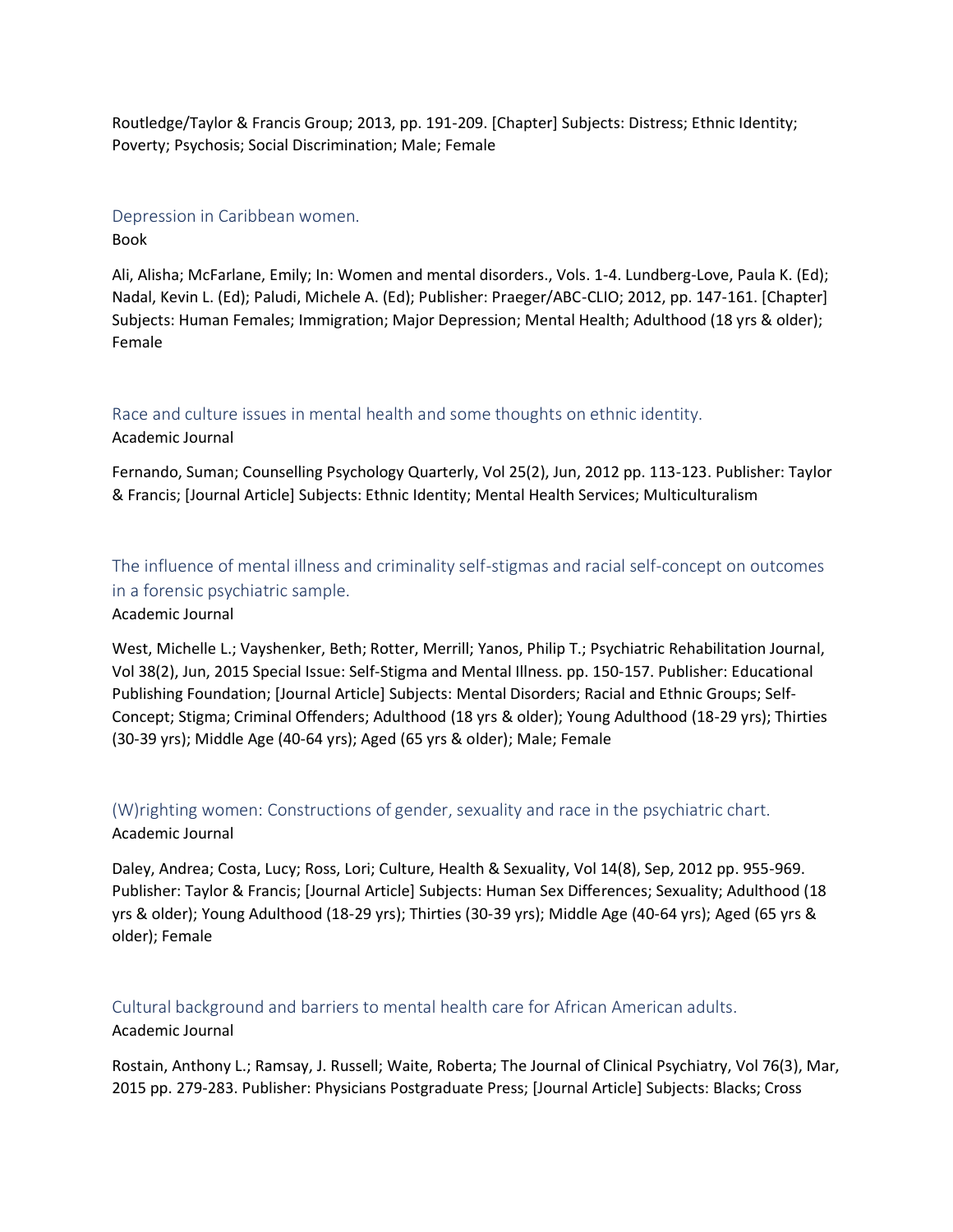Cultural Differences; Mental Health Services; Treatment Barriers; Health Disparities; Adulthood (18 yrs & older)

### <span id="page-12-0"></span>America's First M'Naghten Defense and the Origin of the Black Rage Syndrome.

Academic Journal

(English) By: Weiss KJ; Gupta N, The journal of the American Academy of Psychiatry and the Law [J Am Acad Psychiatry Law], ISSN: 1943-3662, 2018 Dec; Vol. 46 (4), pp. 503-512; Publisher: American Academy Of Psychiatry And The Law; PMID: 30593481;

Subjects: United States; Insanity Defense history

<span id="page-12-1"></span>Traumatic pasts and the historical imagination: Symptoms of loss, postcolonial suffering, and counter-memories among African migrants.

Academic Journal

(English) By: Beneduce R, Transcultural psychiatry [Transcult Psychiatry], ISSN: 1461-7471, 2016 Jun; Vol. 53 (3), pp. 261-85; Publisher: Published by Sage Publications on behalf of McGill University; PMID: 27154972;

Subjects: African Continental Ancestry Group psychology; Racism psychology; Stress Disorders, Post-Traumatic psychology; Stress, Psychological psychology; Transients and Migrants psychology

<span id="page-12-2"></span>Transdiagnostic factors and mediation of the relationship between perceived racial discrimination and mental disorders. Academic Journal

Rodriguez-Seijas, Craig; Stohl, Malki; Hasin, Deborah S.; Eaton, Nicholas R.; JAMA Psychiatry, Vol 72(7), Jul, 2015 pp. 706-713. Publisher: American Medical Association; [Journal Article] Subjects: Psychopathology; Race and Ethnic Discrimination; Adulthood (18 yrs & older); Male; Female

<span id="page-12-3"></span>Multiculturally Sensitive Mental Health Scale (MSMHS): development, factor analysis, reliability, and validity.

### Academic Journal

(English) By: Chao RC; Green KE, Psychological assessment [Psychol Assess], ISSN: 1939-134X, 2011 Dec; Vol. 23 (4), pp. 876-87; Publisher: American Psychological Association; PMID: 21517192;

Subjects: African Americans psychology; Mental Health ethnology; Psychiatric Status Rating Scales standards; Psychiatric Status Rating Scales statistics & numerical data; Adult: 19-44 years; Middle Aged: 45-64 years; Young Adult: 19-24 years; All Adult: 19+ years; Female; Male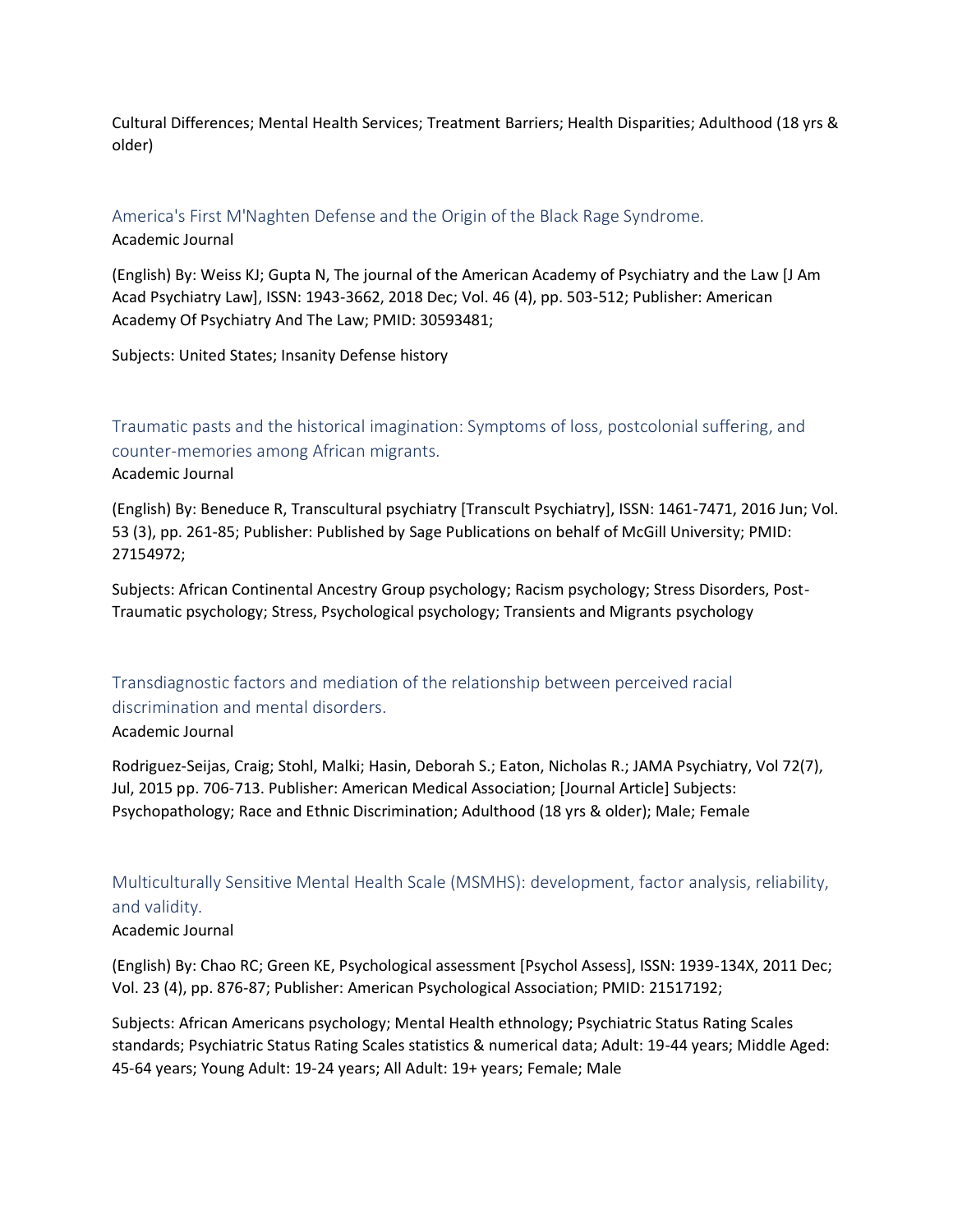### <span id="page-13-0"></span>On passing (or not): Developing under multicultural heritages. Academic Journal

Brown, Cortlyn; Brown, Barbara; Journal of the American Academy of Child & Adolescent Psychiatry, Vol 53(6), Jun, 2014 pp. 603-605. Publisher: Elsevier Science; [Journal Article] Subjects: Child Psychiatry; Cultural Sensitivity; Ethnic Identity; Health Care Delivery; Self-Concept

### <span id="page-13-1"></span>Racial/ethnic differences in symptoms of posttraumatic stress disorder. Academic Journal

Hall-Clark, Brittany; Sawyer, Broderick; Golik, Alejandra; Asnaani, Anu; Current Psychiatry Reviews, Vol 12(2), 2016 pp. 124-138. Publisher: Bentham Science Publishers Ltd.; [Journal Article] Subjects: Asians; Blacks; Posttraumatic Stress Disorder; Racial and Ethnic Differences; Latinos/Latinas; Male; Female

<span id="page-13-2"></span>Intersectionality as an analytic framework for understanding the experiences of mental health stigma among racialized men.

### Academic Journal

Morrow, Marina; Bryson, Stephanie; Lal, Rodrick; Hoong, Peter; Jiang, Cindy; Jordan, Sharalyn; Patel, Nimesh B; Guruge, Sepali; International Journal of Mental Health and Addiction Publisher: Springer; Subjects: No terms assigned

<span id="page-13-3"></span>Profile of transcultural patients in a regional Child and Adolescent Mental Health Service in Gippsland, Australia: The need for a multidimensional understanding of the complexities. Academic Journal

Basu, Soumya; Isaacs, Anton N.; International Journal of Social Psychiatry, Vol 65(3), May, 2019 pp. 217- 224. Publisher: Sage Publications; [Journal Article] Subjects: Adolescent Psychology; Child Psychology; Cultural Sensitivity; Immigration; Mental Health Services; Adulthood (18 yrs & older); Male; Female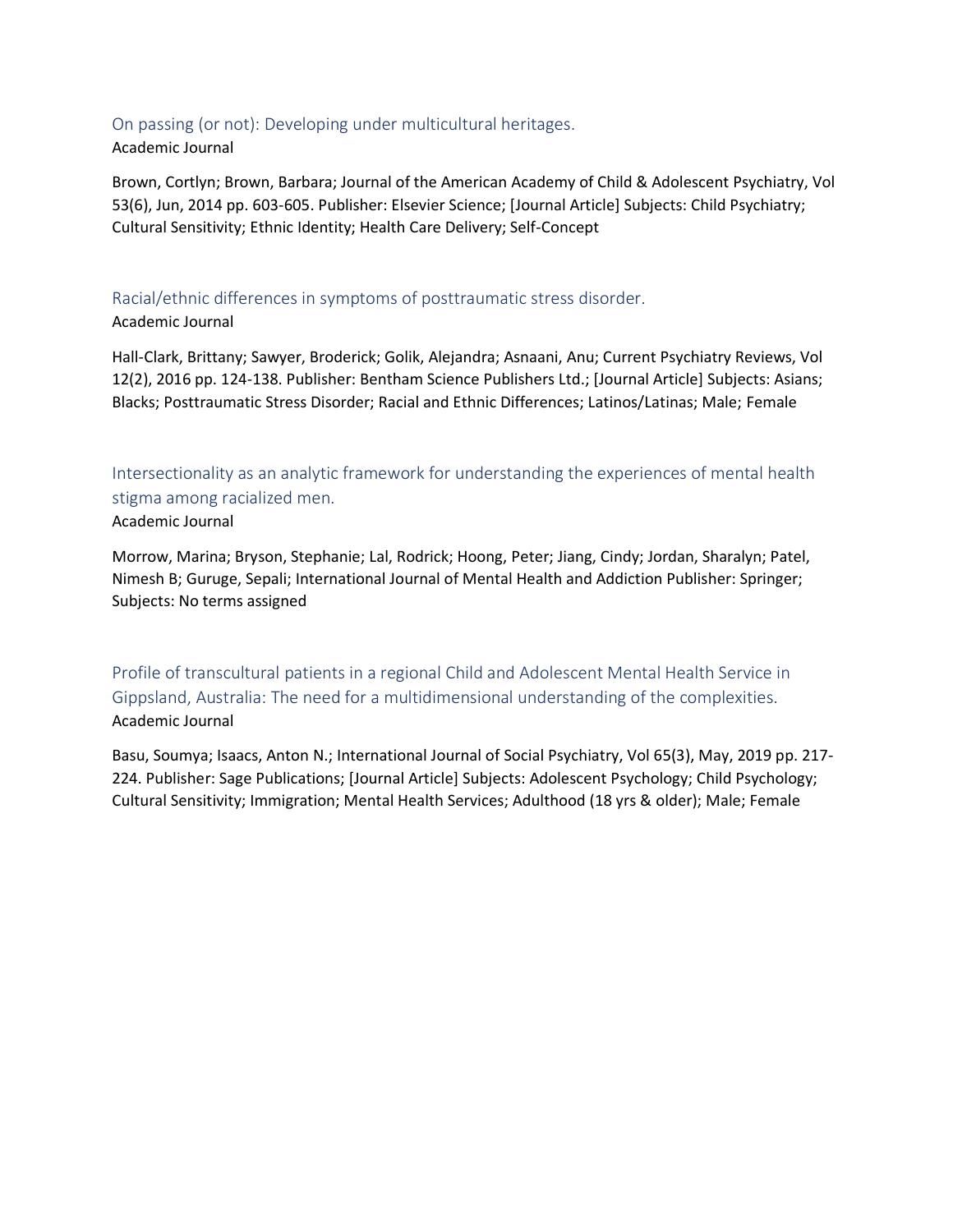# <span id="page-14-0"></span>Theories Around Race and Mental Health

<span id="page-14-1"></span>I am, you are, we … are … us! Discussion of 'Culturally imposed trauma: The sleeping dog has awakened: Will psychoanalysis take heed?' by Dorothy Evans Holmes, Ph.D. Academic Journal

White, Cleonie; Psychoanalytic Dialogues, Vol 26(6), Nov, 2016 pp. 673-677. Publisher: Taylor & Francis; [Comment/Reply] Subjects: Cultural Sensitivity; Psychoanalysis; Psychoanalytic Interpretation; Trauma

<span id="page-14-2"></span>Using the Transcultural Adlerian Conceptualization and Therapy (TACT) model to depict the influence of race-based trauma.

Academic Journal

Lemberger, Matthew E.; Trott, Arianna; Lemberger-Truelove, Tamiko; The Journal of Individual Psychology, Vol 72(3), Fal 2016 pp. 187-199. Publisher: University of Texas Press; [Journal Article] Subjects: Adlerian Psychotherapy; Individual Psychology; Racism; Transcultural Psychiatry; Trauma

### <span id="page-14-3"></span>Whiteness in psychiatry: The madness of European misdiagnoses. Book

King, Colin; In: Searching for a rose garden: Challenging psychiatry, fostering mad studies. Russo, Jasna (Ed); Sweeney, Angela (Ed); Publisher: PCCS Books; 2016, pp. 69-76. [Chapter] Subjects: Misdiagnosis; Psychiatry; Racism; Whites; Male

<span id="page-14-4"></span>Transactional analysis and the wider world: The politics and psychology of alienation. Book

Minikin, Karen; In: Relational transactional analysis: Principles in practice. Fowlie, Heather (Ed); Sills, Charlotte (Ed); Publisher: Karnac Books; 2011, pp. 211-219. [Chapter] Subjects: Major Depression; Occupational Stress; Social Structure; Sociocultural Factors; Transactional Analysis; Female

<span id="page-14-5"></span>At the crossroads of anthropology and epidemiology: Current research in cultural psychiatry in the UK.

### Academic Journal

Dein, Simon; Bhui, Kamaldeep Singh; Transcultural Psychiatry, Vol 50(6), Dec, 2013 pp. 769-791. Publisher: Sage Publications; [Journal Article] Subjects: Anthropology; Epidemiology; Transcultural Psychiatry